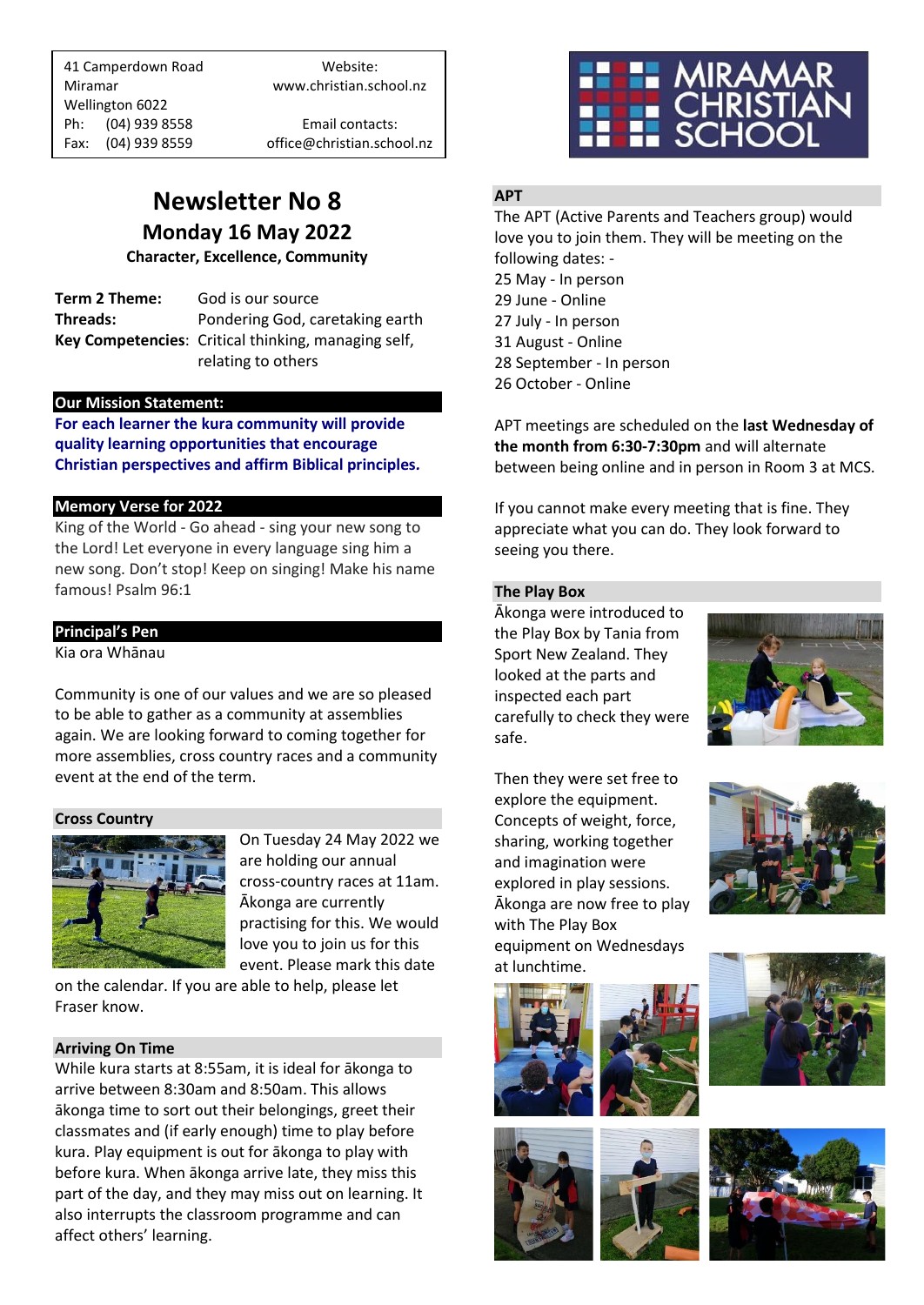### **Kapa Haka**

It has been wonderful to have Matua Henare back teaching Kapa Haka. Ākonga have been revising known waiata as well as learning new waiata.

### **Assemblies**

What a joy to have whanau back on site. It was wonderful to have an opportunity for ākonga to share their mahi (work) with whanau. If you missed this, you may wish to check out the video and photos on Facebook.









verse, receive certificate and notices are given.

### **Wellington Christian Education Project (WCEP) Update**

We thank Mark Larson the Wellington Christian Education Project Manager for continuing mahi (work) on our behalf. More information about the project can be found at their website [\(https://www.wcep.nz/\)](https://www.wcep.nz/). You can also view an update from Mark Larson on the WCEP Facebook page

<https://www.facebook.com/WellingtonCEP> Please keep this project in your prayers.

### **Prayer**

We believe that our tamariki are a heritage from the LORD and the mahi (work) of our kura multiplies when covered in prayer. We desire to bless our ākonga in multiple ways and therefore encourage you to join us to pray, for all those in the Miramar Christian School Community. At the bottom of this newsletter are some prayer requests and names of ākonga/whanau that we invite you to also pray for.

### **Prayer points: - Thank God:**

- For being able to gather as a kura community again.
- For new experiences, such as exploring The Play Box.
- For ākonga and whānau health.
- For those who are committed to Christian Education and support us faithfully.
- For God's faithfulness to Miramar Christian School for the last 43 years.

### **Please pray:**

- For ongoing opportunities to gather and a continually increasing sense of community.
- For the health and safety for all in our kura community.
- That Miramar Christian School would be blessed and a blessing to the community.
- That our staff, (teachers, teacher aides, principal and office manager) and whānau (including our ākonga) would during this time know God's direction, wisdom, anointing, protection and blessing on their mahi (work).
- For progress in the mahi (work) of the Wellington Christian Education Trust.
- For our prayer ākonga and their whānau: **Week 3:** Hannah, Abishua, Aadarsh, Jesse **Week 4:** Samuel, Xander, Daniel, Amia-Rose

I thank you for your on-going commitment, support, and prayers. If we can help you with questions or concerns relating to your tamariki's education, please see your tamariki's class teacher or contact me on 021 293 5390. If you need privacy and/or a longer conversation, please book a time to talk with your classroom teacher or myself. We are here for you.

> Ka nui tēnei **Kaye Gillies Principal/Tumuaki**

## **SCHOOL DIARY**

| <b>Every Mon</b>      | Assembly 2:30pm (in the hall)          |
|-----------------------|----------------------------------------|
| <b>Every Wed</b>      | <b>Subway ordered lunch (optional)</b> |
| <b>Every Tues/Fri</b> | <b>Wheels Day / Wear PE Uniform</b>    |
| <b>Every Thurs</b>    | Technology (Yrs 7-8) 8:50am pick up    |
| <b>Every Fri</b>      | <b>Wheels Day / Wear PE Uniform</b>    |
|                       | Paid Music Lessons, 8:30am-10:45am     |
| <b>Every Sun</b>      | 10am Gateway Baptist – all welcome     |
| <b>MAY</b>            |                                        |
| Mon 16 May            | Assembly p.m.                          |
| Fri 20 May            | Football Academy p.m.                  |
| Mon 23 May            | Assembly p.m.                          |
| Mon 23 May            | BoT, 6:30pm, Staffroom or Room 3       |
| Tue 24 May            | MCS Cross Country 11a.m.               |
| Wed 25 May            | APT Mtg, 6:30-7:30pm, Room 3           |
| Fri 27 May            | Be Yourself (Mufti) Day                |
|                       | (bring a gold coin donation)           |
| Fri 27 May            | Football Academy p.m.                  |
| Mon 30 May            | Sharing Assembly p.m.                  |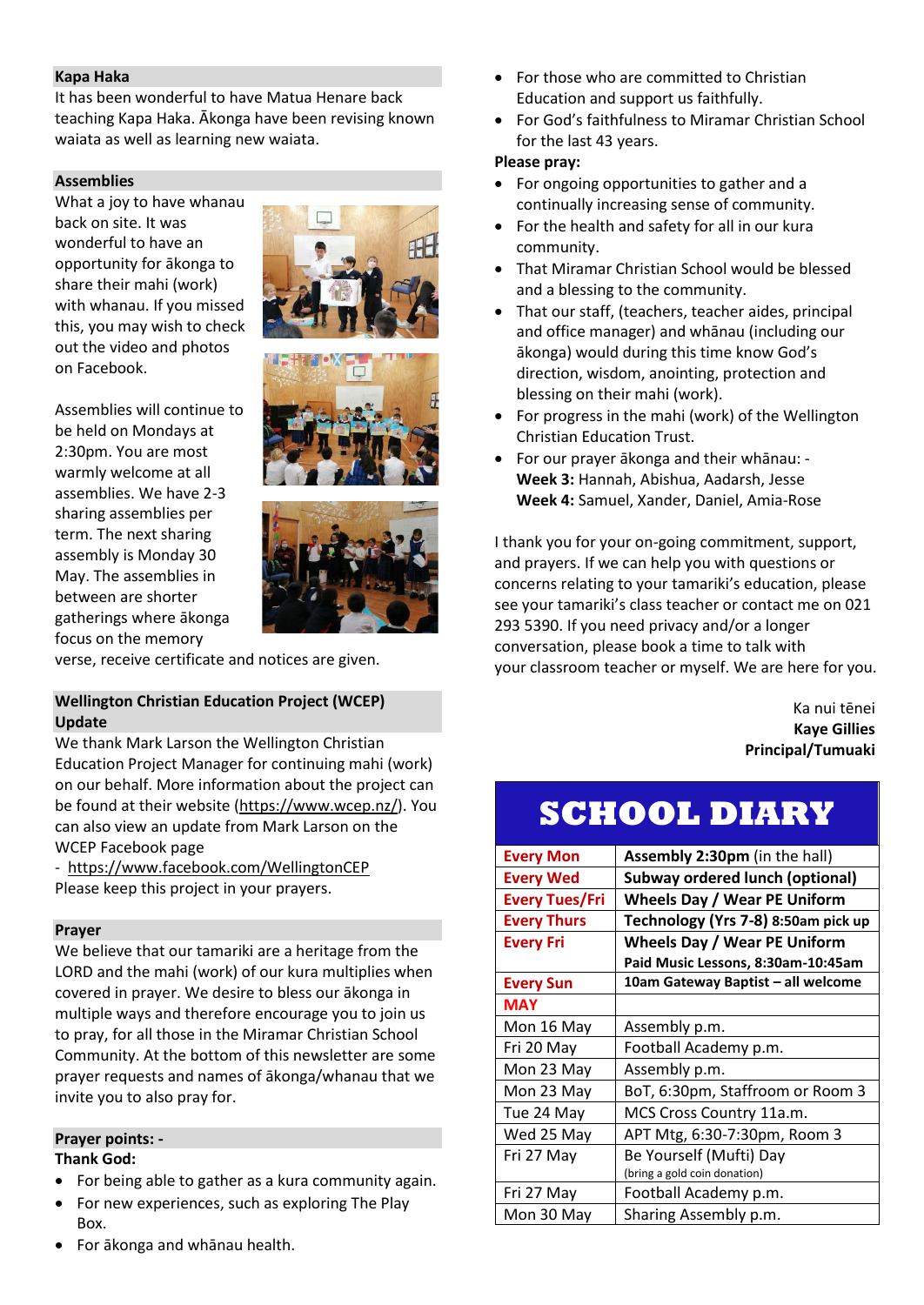| <b>JUNE</b> |                                           |
|-------------|-------------------------------------------|
| Wed 1 Jun   | <b>EZ Cross Country</b>                   |
| Fri 3 Jun   | Heart Foundation a.m.                     |
| Fri 3 Jun   | Football Academy p.m.                     |
| Mon 6 Jun   | Queen's Birthday - Kura (School) Closed   |
| Wed 8 Jun   | <b>EZ Cross Country Postponement Date</b> |
| Fri 10 Jun  | No Piano Lessons                          |
| Fri 10 Jun  | Heart Foundation a.m.                     |
| Fri 10 Jun  | Football Academy p.m.                     |
| Mon 13 Jun  | Assembly p.m.                             |
| Fri 17 Jun  | Football Academy p.m.                     |
| Mon 20 Jun  | Assembly p.m.                             |
| Mon 20 Jun  | BoT, 6:30pm, Staffroom or Room 3          |

### We are fundraising with

# **Entertainment**

### **Support MCS by purchasing your Entertainment Membership today!!**

Hop into an egg-cellent Easter with the family and enjoy a bonus eGift card! You will receive limited time Bonus Offers and a **Bonus eGift card** when you purchase your Entertainment Membership and support our fundraiser. Click on the following link to order your Entertainment Membership now

[https://www.entertainmentnz.com/orderbooks/104x3](https://www.entertainmentnz.com/orderbooks/104x302) [02](https://www.entertainmentnz.com/orderbooks/104x302)

\*BONUS Gift Card and limited-time offers promotional period: 6pm 1 March 2022 – 11:59pm 15 May 2022.







Amazing LEGO® creations from some of NZ's best builders

RICKSHO



### **2022 Wellington Marathon - ready for a challenge?**

The Heart Foundation are relying on big-hearted people, like you, now more than ever before so we can continue to fund our life-saving mahi (work). That's why, this year, show your big heart by taking part in the Gazley Volkswagen Wellington Marathon on Sunday 27 June 2021 and at the same time, make your support go further by raising life-saving funds to fight New Zealand's single biggest killer - heart disease. Walk, run (or a bit of both) or join with friends…however you decide to take part in the Gazley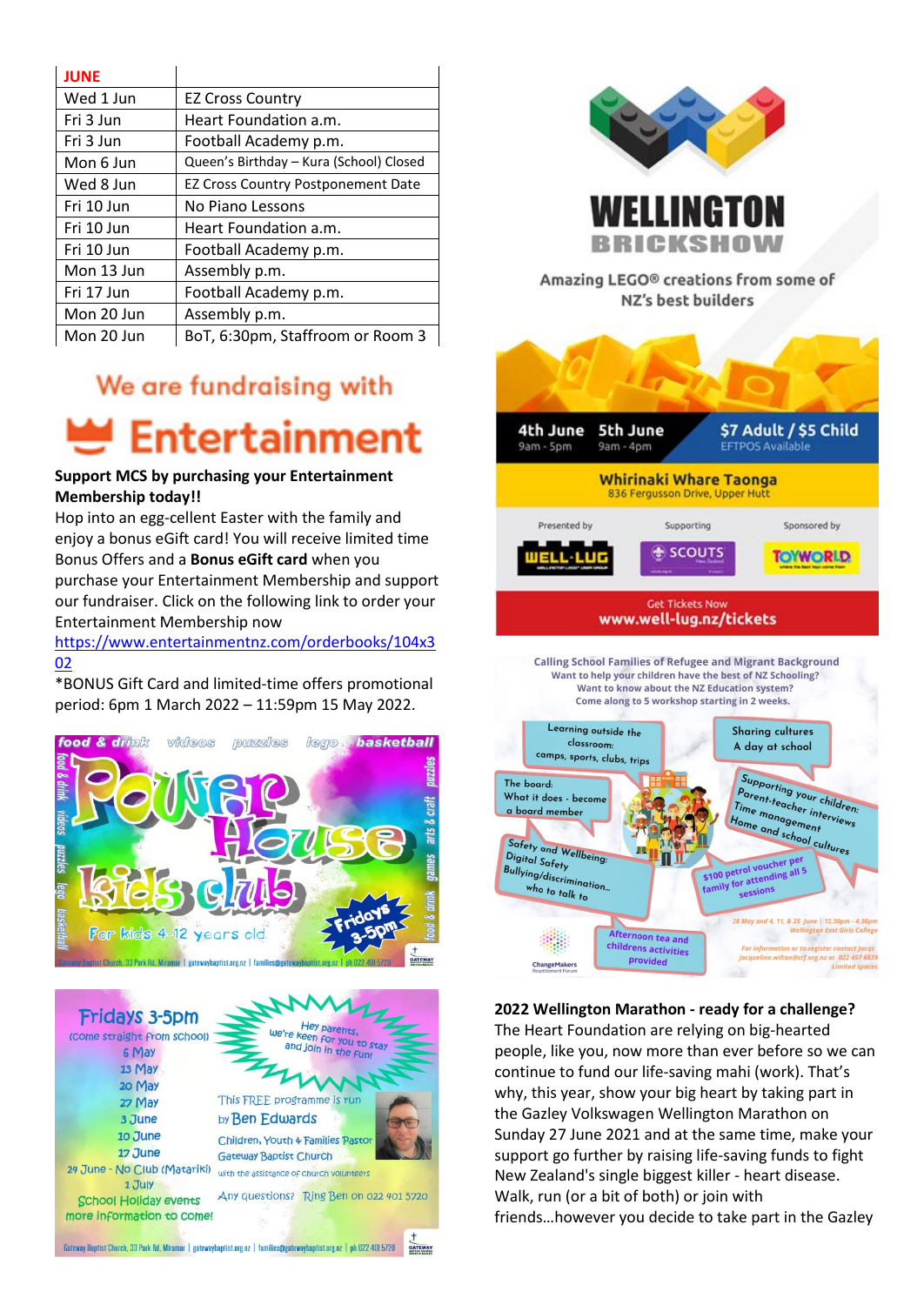Volkswagen Wellington Marathon we'd love to have you join us and help make a difference!

It's quick and easy to get started. Simply register for [the event](https://www.wellingtonmarathon.co.nz/entry-info) and enter the distance of your choice and the[n create your fundraising page](http://www.heartfoundation.org.nz/get-involved/wellington-marathon-2022) and spread the word to your friends and family! We'll be there to support you every step of the way, plus, once your fundraising is underway, you'll receive a Heart Foundation running t-shirt.

Funds raised in the Gazley Volkswagen Wellington Marathon ensure that world-class research is funded, Kiwi cardiologists can undertake specialist training, and that the 170,000 New Zealanders living with heart disease receive the support, information and resources they need to live full lives.

We would be so thrilled to have the support of your kura this year and hope you are able to join with us to help make a difference!

### **Can't compete?**

If you're not planning to run the 2022 Gazley Volkswagen Wellington Marathon this year, how about joining this fun event as a volunteer? You'll be out enjoying the atmosphere and helping with tasks like registrations and support at the finish line. If this is something you'd be keen to know more about or you'd like to register you can find out more here

[www.heartfoundation.org.nz/get-involved/wellington](http://www.heartfoundation.org.nz/get-involved/wellington-marathon-2022)[marathon-2022](http://www.heartfoundation.org.nz/get-involved/wellington-marathon-2022)

### **Miramar North Kindergarten**

Miramar North Kindergarten has spaces available for tamariki aged 2-5 years, hours are 8:30-2:30 (you can take 2-5 days). Come and visit us and see our fantastic outdoor space.



### **If your child loves doing Cartwheels, Handstands & Flips, then they will thrive at Bigair Gym! TERM 2**

**CLASSES ARE STARTING NOW, SO DON'T MISS OUT, BOOK IN TODAY!** Bigair Gym classes are excellent for fun, focus and fitness**!** tamariki learn new skills and develop personal confidence and self-achievement! Strong focus is given to safety and technique, ranging from fundamentals to advanced skills. The structured classes follow a Bigair Badge Programme, which creates focused learning, and allows tamariki to achieve and progress! Classes include **GYMNASTICS, TRAMPOLINING, TUMBLING, FREE RUNNING (thats parkour with flips) & CHEERLEADING!** Inquire about Bigair **BIRTHDAY PARTIES** too!

**Its easy to book online a[t www.bigairgym.co.nz](http://www.bigairgym.co.nz/) or contact our Bigair Gym office. We would love to hear from you.** Bigair Gym Owhiro Bay ph. 383 8779 e. [wgtn@bigairgym.co.nz](mailto:wgtn@bigairgym.co.nz)

### **2022 Fun Sticks Registrations Now Open**



Wellington Hockey is pleased to announce registrations are open for FUN Sticks! 2022 FUN Sticks will see a focus on individuals foundational movement and motor skill development, helping build a young persons physical literacy, preparing them for sport. Hockey skills will be taught in fun, games based activities.

FUN Sticks is an 8 week hockey programme designed for tamariki aged 5-6 years (kura Year 1 & 2)

- An introduction to hockey with an emphasis on having fun
- An opportunity to develop fundamental skills running, dodging, striking
- A positive and quality coaching environment
- Full involvement for all participants
- Regular changes of activities to maintain enthusiasm and interest
- A safe environment for all activities
- A FUN Sticks t-shirt
- Equipment required to play hockey (Hockey Stick & Ball provided by WHA to use for the session)
- We encourage whanau to join in with kids if they want!

### **Where:**

- National Hockey Stadium (NHS) Wellington = 10am - 11am - Saturday

### **Registration information:**

Register via: [https://www.playhq.com/hockey-new](https://www.playhq.com/hockey-new-zealand/register/f0efa4)[zealand/register/f0efa4](https://www.playhq.com/hockey-new-zealand/register/f0efa4)

The cost for the 8-week programme is \$65. FUN Sticks starts the weekend of 7th May (first weekend of term 2).

Please Note: There are no postponement days scheduled (excluding the Festival day)

### **Festival Day:**

There will be a festival day held at the National Hockey Stadium on the morning of Saturday 9th July from 10am-11am. All tamariki will be able to play games and activities with players from different HUBs.

For all programme enquires contact Wellington Hockey Community & Development Officer Bjorn Dix bjorn@wellingtonhockey.org.nz